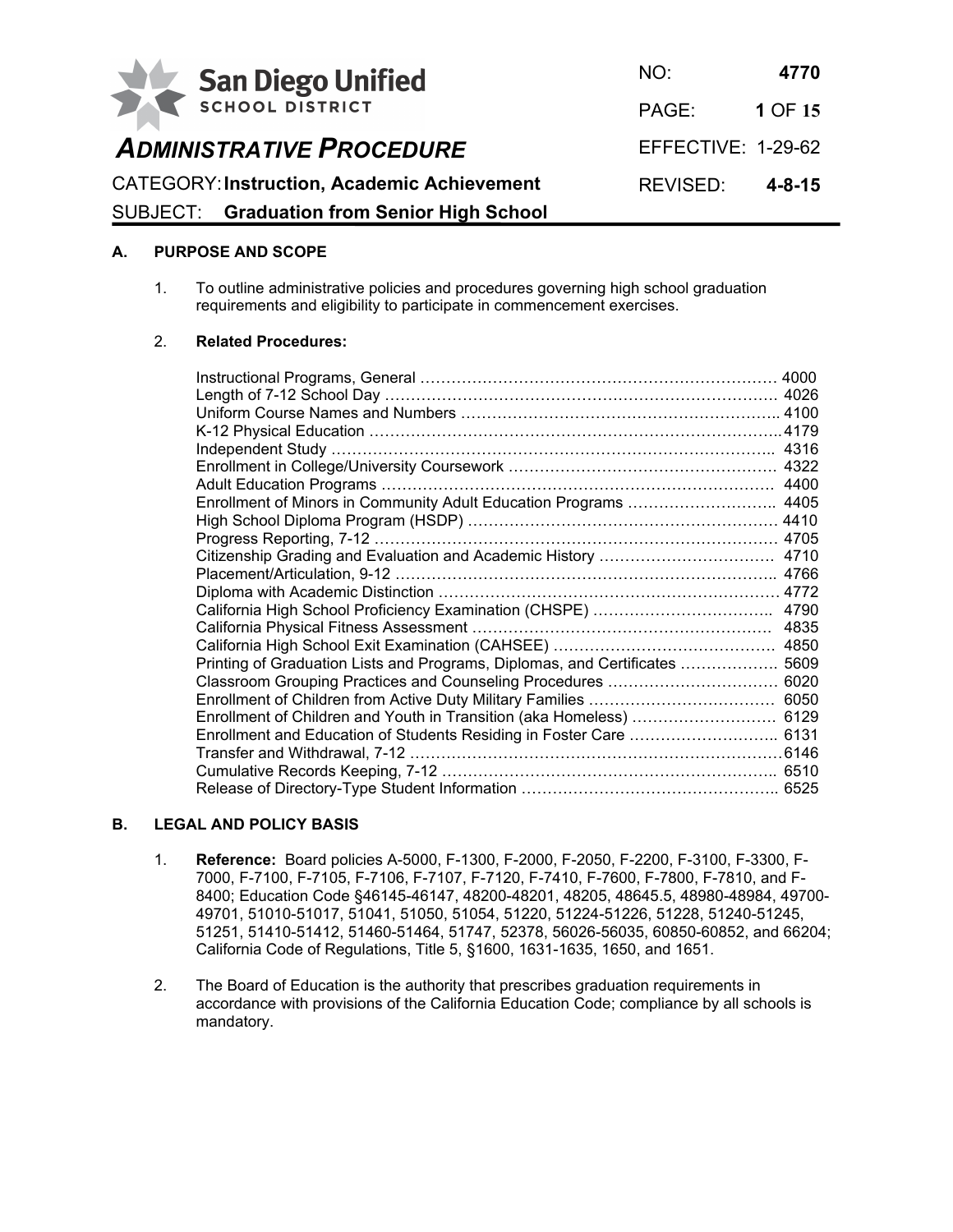| <b>SUBJECT: Graduation from Senior High School</b> | NO:                | 4770         |
|----------------------------------------------------|--------------------|--------------|
|                                                    | PAGE:              | 2 OF 15      |
|                                                    | EFFECTIVE: 1-29-62 |              |
|                                                    | REVISED:           | $4 - 8 - 15$ |

# **C. GENERAL**

- 1. **Originating Office.** Suggestions and questions regarding this procedure should be directed to the High School Resources Office.
- 2. **Diplomas and Certificates of Completion** are issued as indicated below:
	- a. **Diplomas** are awarded to students who meet all general and course requirements for graduation specified in Section D.
	- b. **Certificates of Completion** are presented to students who are non-diploma-bound receiving special education services that meet all the goals and objectives specified in their Individualized Education Programs (IEP). A Certificate of Completion is issued at the completion of the student's prescribed educational program. Students receiving Certificates of Completion are eligible to participate in commencement ceremonies.
	- c. No diploma, certificate or other document (except transcripts), shall be conferred on a student as evidence of completion of a prescribed course of study or training, or of satisfactory attendance, unless the student has met the graduation requirements approved by the Board of Education as outlined in the district's *Course of Study, K-12.*
- 3. **"Class of":** Students are assigned a "Class of…" designation based on the year that they first enter Grade 9. The "Class of…" designation reflects the student's expected year of graduation – four years from the year the student first entered Grade 9.

#### 4. **Credit-Based Grade Level/Tracking Progress Toward Graduation:**

- a. At the beginning of each semester, students with:
	- (1) Nine or fewer credits are Grade 9 students.
	- (2) Between 10 and 20 credits are Grade 10 students.
	- (3) Between 21 and 30 credits are Grade 11 students.
	- (4) 31 or more credits are Grade 12 students.
- b. A student's credit-based grade level may not exceed his/her "Class of" designation, derived from the academic year in which he/she entered Grade 9.
- c. The grade level of students receiving special education services who are non-diplomabound will not be based on credits earned, but will be increased by one grade level each school year.
- 5. A student who is severely credit deficient who wishes to work toward meeting all graduation requirements shall be provided options for continuing his or her education. These options shall include, but not be limited to, all of the following: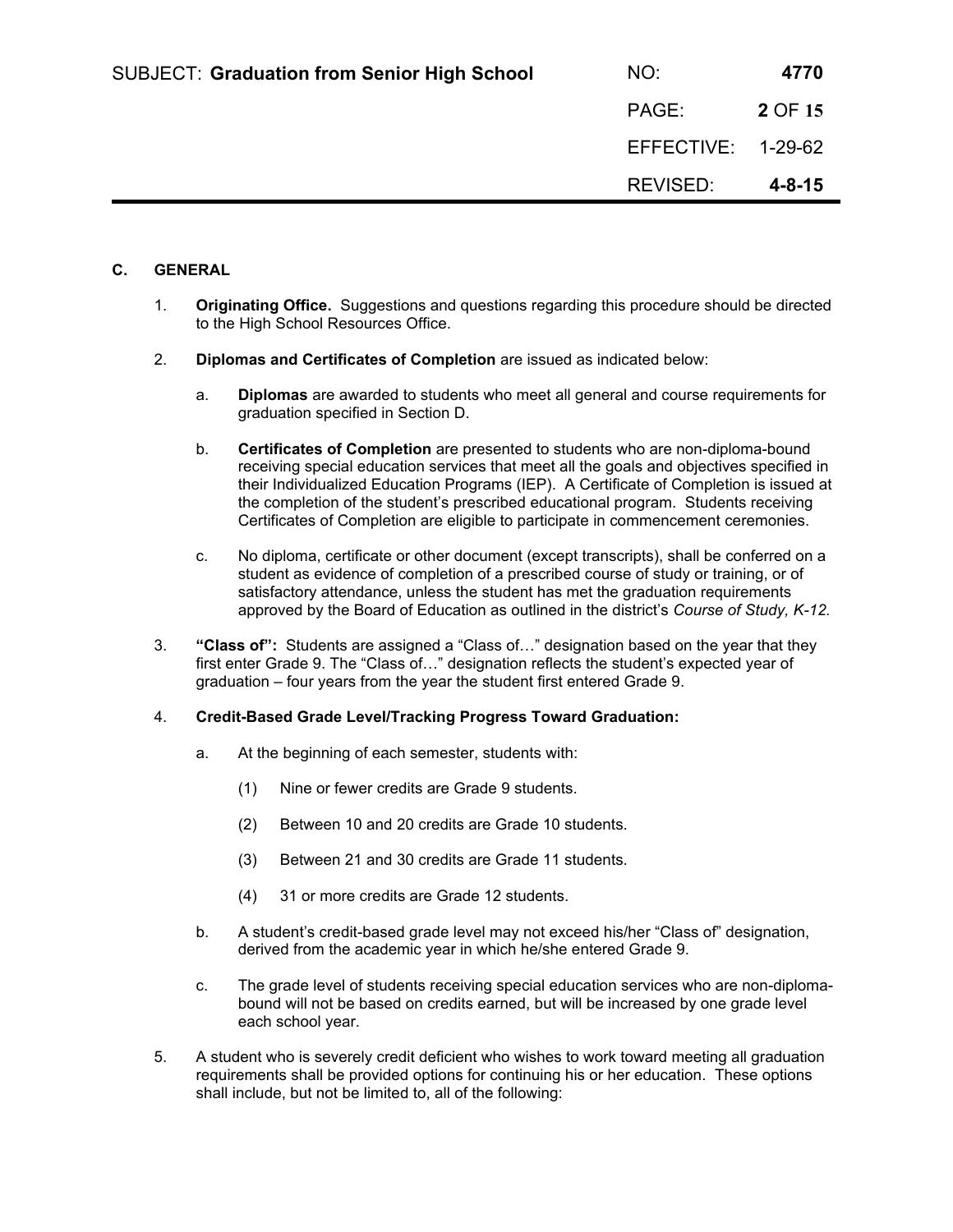| <b>SUBJECT: Graduation from Senior High School</b> | NO:                | 4770         |
|----------------------------------------------------|--------------------|--------------|
|                                                    | PAGE:              | 3 OF 15      |
|                                                    | EFFECTIVE: 1-29-62 |              |
|                                                    | REVISED:           | $4 - 8 - 15$ |

- a. Enrolling in the district/community college joint diploma program.
- b. For students at least 18 years of age, continuing education through the district's Adult Education Program.
- c. Continuing enrollment in the school district.<sup>1</sup>
- d. For students who have not passed both parts of the high school exit examination, continuing to receive intensive instruction and services for up to two consecutive academic years after completion of Grade 12 or until the student has passed both parts, whichever comes first.
- e. For English Learners, continuing a fifth year of enrollment in the school district until graduation credits are earned.
- f. For students with disabilities, continuing at their school of attendance until age 22, as recommended by the student's IEP or 504 team.
- g. Students in foster care, as defined in Education Code §51225.2, may qualify for a fifth year of attendance in high school in order to complete graduation requirements. Additionally, students in foster care who transfer into the district after their second year of high school, as determined by either the number of credits earned or length of time of enrollment may be exempted from coursework and other district graduation requirements that are in addition to the statewide coursework requirements. (Administrative Procedure 6131)

# **D. IMPLEMENTATION**

# 1. **General Requirements for Graduation:**

- a. **GPA:** Attain a weighted grade-point average (WGPA) of 2.00 or higher in Grades 9-12 by the end of the spring semester of the senior year, or by the end of summer school (for summer school graduates).
- b. **CAHSEE:** Pass both portions (English Language Arts and Mathematics) of the California High School Exit Examination (CAHSEE), unless exempted per Section 60852.3 of the California Education Code.

# c. **Credits:**

(1) **Minimum of 44 semester credits earned in Grades 9-12:** Specific subject requirements are identified in Section D.2. Students on approved early graduation plans must meet the same requirements.

1 Attendance of students 18 years of age or older is a privilege, not a requirement. The principal may use discretion to determine whether to permit the enrollment of students over 18 years of age. Factors to be considered include: the amount of credits a student needs to complete diploma requirements, student attendance record and citizenship. Students over age 18 who are not permitted to enroll in regular high schools will be referred to the Adult Education Program. The decision of the site principal is final.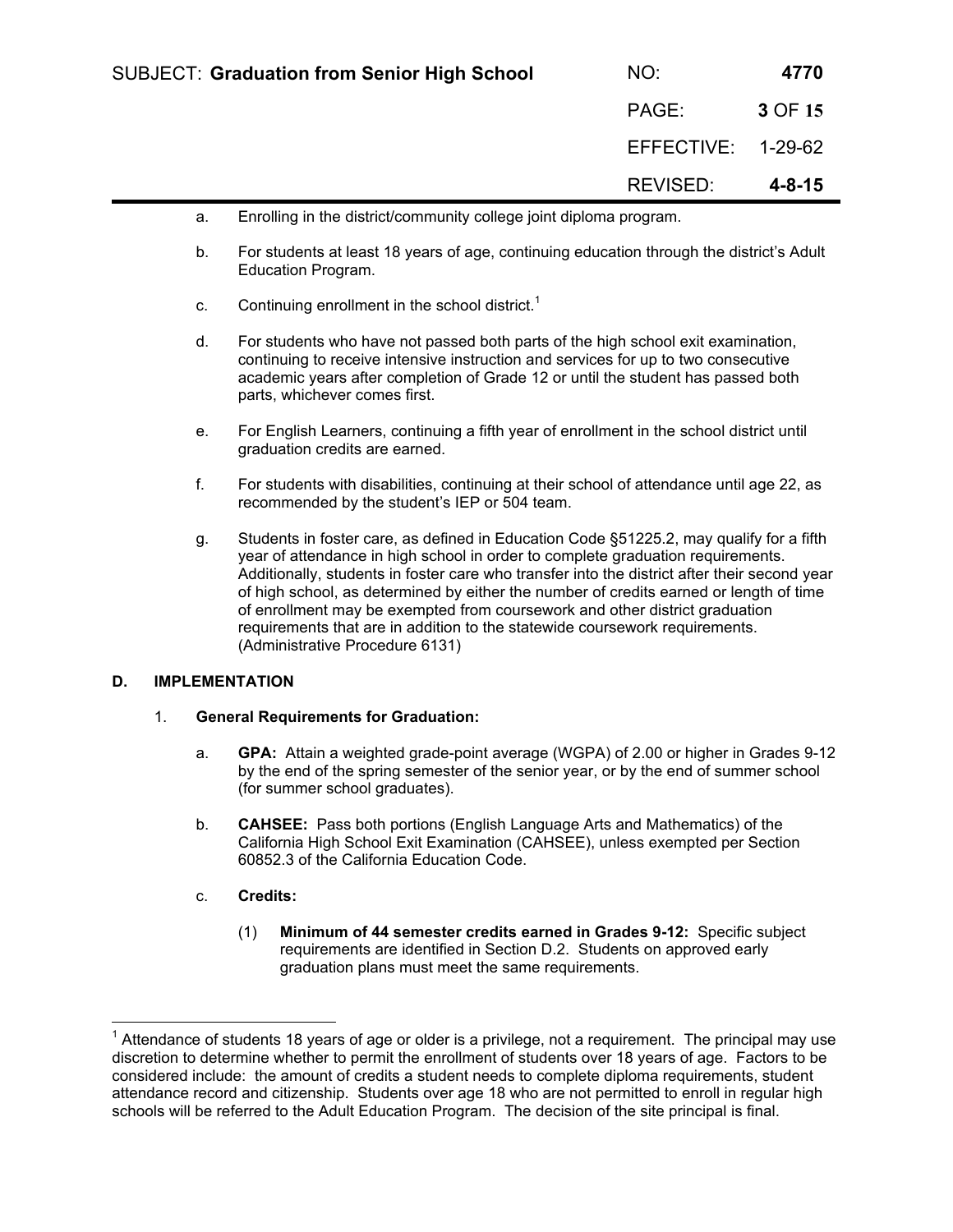| <b>SUBJECT: Graduation from Senior High School</b> | NO:                | 4770         |
|----------------------------------------------------|--------------------|--------------|
|                                                    | PAGE:              | 4 OF 15      |
|                                                    | EFFECTIVE: 1-29-62 |              |
|                                                    | REVISED:           | $4 - 8 - 15$ |

- (2) **Credits earned in Grades 7 and 8:** Mathematics (Algebra; Geometry) and Languages Other Than English courses taken in Grades 7 and 8 (except those taken at Independent World Language Schools [IWLS]) that meet high school graduation requirements are retained as permanent entries on students' high school transcripts and count towards the minimum 44 credits needed for graduation. Grades earned in such coursework are not included in the high school WGPA calculation.
- d. **Attendance:** Eight semesters, or equivalent, in Grades 9-12. Students should be scheduled for a regular instructional day of not less than 365 minutes<sup>2</sup> inclusive of passing time but exclusive of lunch periods and nutrition periods or "breaks" while under immediate supervision and control of a certificated employee. (See Administrative Procedure 4026)
- e. **Conduct:** A record of responsible behavior according to the site's published discipline policies and in accordance with district policies and procedures.
- f. All graduation requirements specified above must be satisfied prior to participation in commencement exercises.
- 2. **Specific Subjects to be Completed and Credits Required for Graduation:**
	- a. **History/Social Science: Beginning with the Class of 2016,** six semester credits in a University of California [UC]-approved course in the 'a' subject area, as follows:
		- (1) two credits in a world history course as outlined in the district *Course of Study, K-12*
		- (2) two credits in a U.S. history course as outlined in the district *Course of Study, K-12*
		- (3) one credit in an American government course and one credit in an economics\* course, or two credits in an approved alternative course as outlined in the district *Course of Study, K-12*. (\*Economics is a district and state requirement [CA Education Code §51225.3], and counts as one semester of UC 'g').

**Note: For the Class of 2015,** courses in Section D.2.a.(1)-(3) do not have to be UC 'a-g' approved.

- b. **English Language Arts: Beginning with the Class of 2016,** eight semester credits in a University of California [UC]-approved course in the 'b' subject area.
	- (1) two credits, English 1,2 or ESL 5,6 as outlined in the district *Course of Study, K-12*
	- (2) two credits, English 3,4 or English 3,4 Advanced as outlined in the district *Course of Study, K-12*

<sup>————————————————————&</sup>lt;br><sup>2</sup> Fewer instructional minutes may be specified in a student's IEP or 504 plan.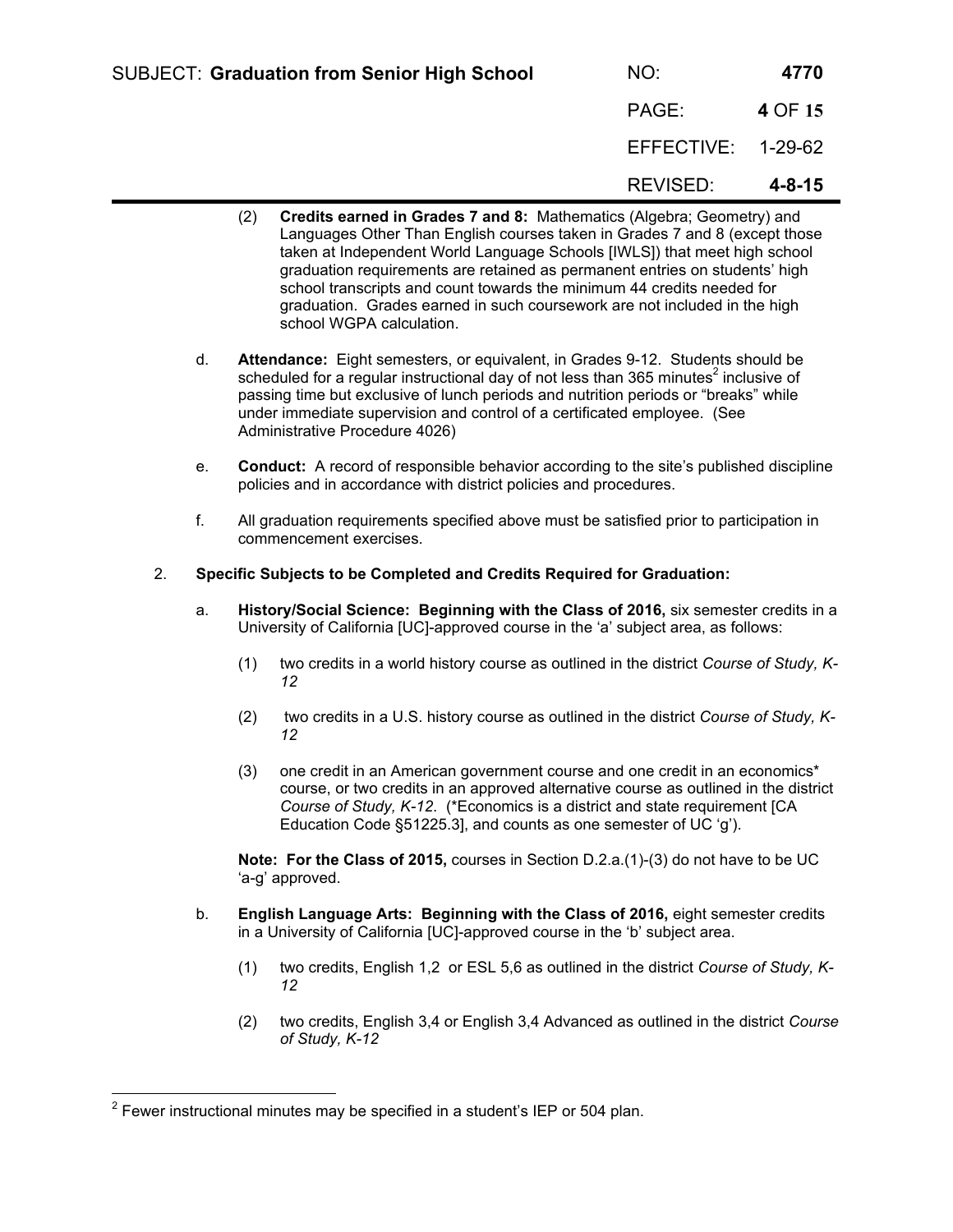| <b>SUBJECT: Graduation from Senior High School</b>                       | NO:                | 4770         |
|--------------------------------------------------------------------------|--------------------|--------------|
|                                                                          | PAGE:              | 5 OF 15      |
|                                                                          | EFFECTIVE: 1-29-62 |              |
|                                                                          | REVISED:           | $4 - 8 - 15$ |
| four cradite including and cradit in a course that emphasizes a range of |                    |              |

(3) four credits, including one credit in a course that emphasizes a range of American literature and three credits from the prescribed list of English courses as outlined in the district *Course of Study, K-12*

**Note: For the Class of 2015,** courses in Section D.2.b.(1)-(3) do not have to be UC 'a-g' approved, and English as a Second Language (ESL) courses 1-6 may be used to fulfill the English Language Arts requirement. **Beginning with the Class of 2016,** English as a Second Language 5,6 (ESL 5,6) may be used to fulfill two credits of the English Language Arts requirement.

- c. **Mathematics: Beginning with the Class of 2016,** six semester credits in University of California [UC]-approved courses in the 'c' subject area, as follows:
	- (1) two credits in Integrated Math I or an Algebra course as outlined in the district *Course of Study, K-12*
	- (2) two credits in Integrated Math 2 or a Geometry course as outlined in the district *Course of Study, K-12*
	- (3) two additional math credits in Integrated Math 3 or Intermediate Algebra as outlined in the district *Course of Study, K-12*

**Note: For the Class of 2015,** courses in Section D.2.c.(1)-(3) do not have to be UC 'ag' approved; Unifying Algebra and Geometry may also be counted towards the two additional math credits.

- d. **Science: For all Classes,** four semester credits in University of California [UC] approved 'd' subject area courses, and two semester credits in UC-approved 'd' or 'g' subject area courses, as follows:
	- (1) two credits in a life science course approved in the 'd' subject area, as outlined in the district *Course of Study, K-12*
	- (2) two credits in a physical science course approved in the 'd' subject area, as outlined in the district *Course of Study, K-12*
	- (3) two additional credits of UC-approved science coursework in either the 'd' (laboratory science) or 'g' (elective) subject areas as outlined in the district *Course of Study, K-12*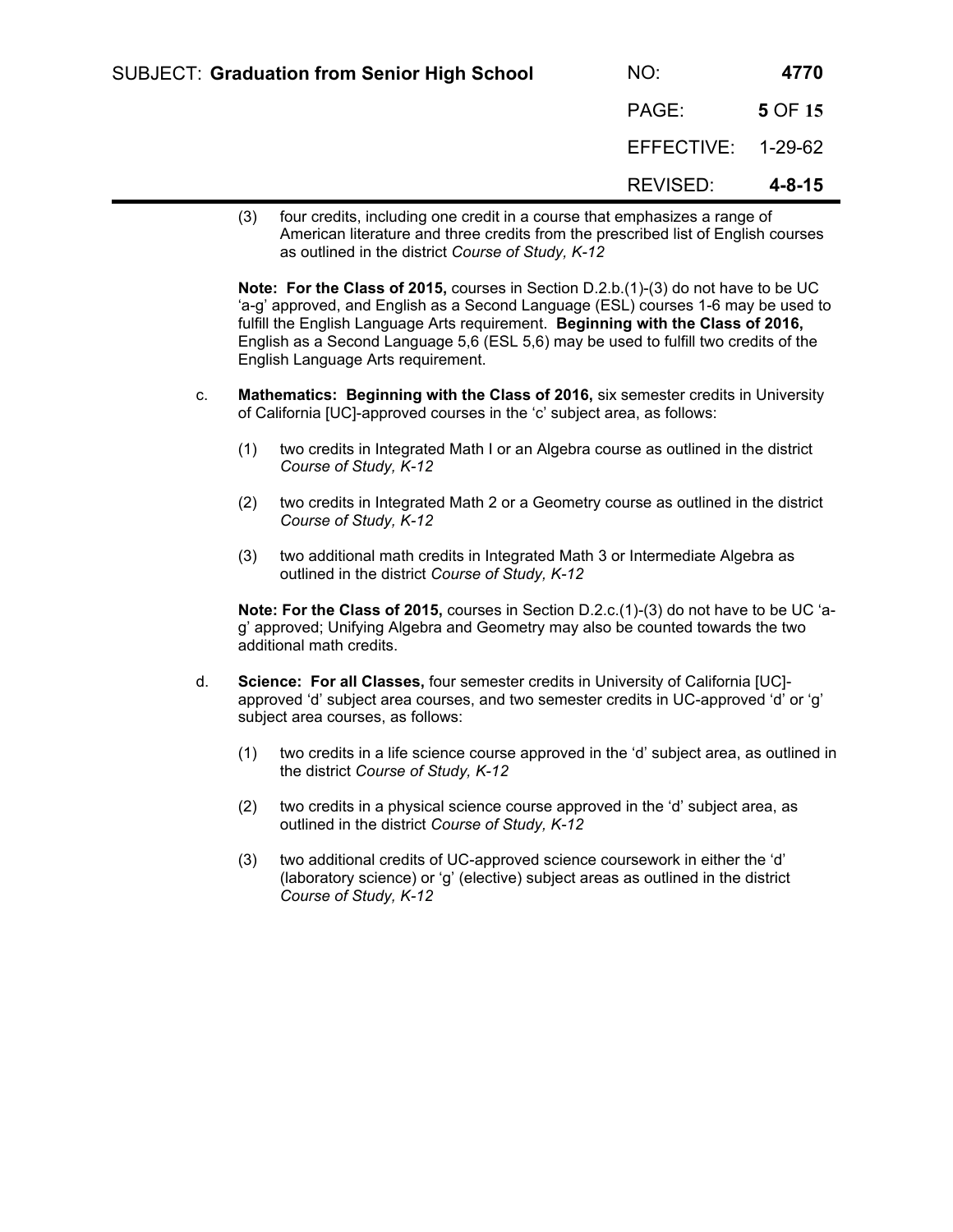| <b>SUBJECT: Graduation from Senior High School</b> | NO:                | 4770         |
|----------------------------------------------------|--------------------|--------------|
|                                                    | PAGE:              | 6 OF 15      |
|                                                    | EFFECTIVE: 1-29-62 |              |
|                                                    | REVISED:           | $4 - 8 - 15$ |

e. **Languages Other Than English: Beginning with the Class of 2016,** two years (four semester credits) of sequential study of the same Language Other Than English in University of California [UC]-approved 'e' subject area courses as outlined in the district *Course of Study, K-12*

**Note: for the Class of 2015,** "Options A and B" remain in effect.<sup>3</sup>

f. **Visual and Performing Arts: Beginning with the Class of 2016,** one year (two semester credits) in the same University of California [UC]-approved 'f' subject area courses as outlined in the district *Course of Study, K-12*

**Note: For the Class of 2015,** "Options A and B" remain in effect.<sup>3</sup>

- g. The district requirement of a third year of Science meets the UC 'g' requirement.
- 3. **Additional Requirements for Graduation:**
	- a. **Physical Education:** four semester credits (two years)
		- (1) Students must earn two semester credits of physical education in Grade 9 and two semester credits in any of Grades 10-12, as outlined in the district *Course of Study, K-12* and Administrative Procedure 4179.
		- (2) Students must pass five of the six standards of the California physical fitness assessment, FitnessGram®, to receive an exemption from the state mandated four-year requirement.
		- (3) A maximum of eight physical education credits may be counted toward graduation.
		- (4) Students exempted from physical education must still earn a minimum of 44 semester credits in order to graduate.
	- b. **Electives: Beginning with the Class of 2016,** the eight required elective credits must be earned by completing additional district courses as outlined in the district *Course of Study, K-12,* unless other coursework is specified in a student's IEP or 504 plan.

**Note: For the Class of 2015,** 11 elective credits must be earned.

3

or

**Option A:** two semesters of a Language Other Than English (a one-year course) and one semester of visual, performing or practical arts,

**Option B:** two semesters of visual and/or performing arts and one semester of practical arts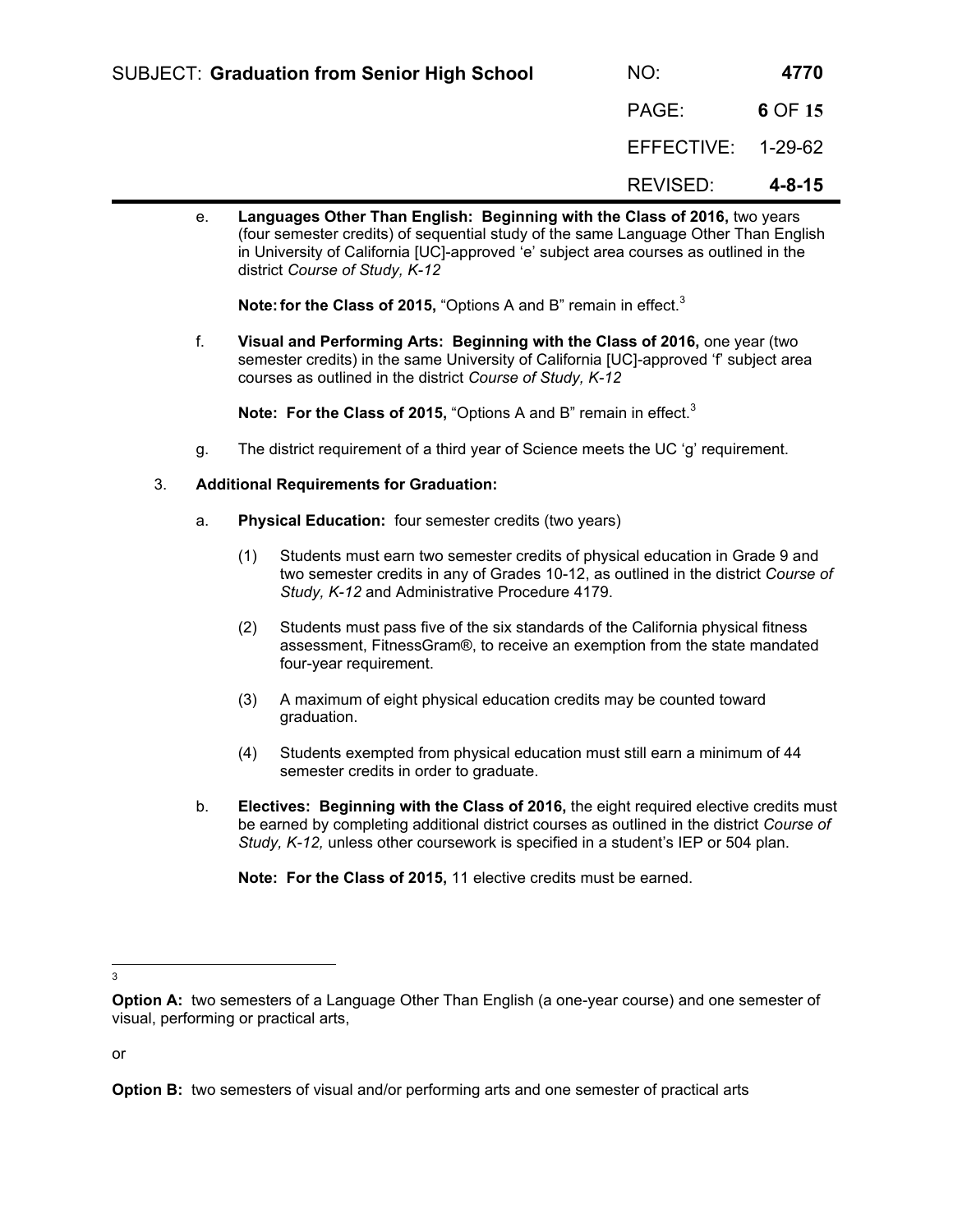| <b>SUBJECT: Graduation from Senior High School</b> | NO:                | 4770    |
|----------------------------------------------------|--------------------|---------|
|                                                    | PAGE:              | 7 OF 15 |
|                                                    | EFFECTIVE: 1-29-62 |         |
|                                                    | REVISED:           | 4-8-15  |

## 4. **Credit for Online Coursework:**

- a. **Beginning with the Class of 2014,** graduation credit for online coursework is only granted for district-approved courses, as outlined in the district *Pilot and Site-Adopted Courses Supplement to the Course of Study, K-12.*
- b. **Beginning with the Class of 2016,** graduation credit for online coursework is only granted for district-approved UC 'a-g' courses and electives, as outlined in the district *Pilot and Site-Adopted Courses Supplement to the Course of Study, K-12,* unless other coursework is specified in a student's IEP or 504 plan.

# 5. **Computation of Weighted Grade-Point Average (WGPA):**

"A," "B," and "C" grades in Advanced Placement, qualifying International Baccalaureate, and University of California-approved honors courses are weighted (see D.5.b.).

- a. For non-weighted courses, the WGPA is computed on a scale of: A=4, B=3, C=2, D=1 and F=0.
- b. For weighted courses (courses designated [HP] in the district *Course of Study, K-12*) the WGPA is computed on a scale of: A=5, B=4, C=3, D=1 and F=0.
- c. For purposes of satisfying the 2.00 WGPA graduation requirement, the WGPA computation shall include courses taken in Grades 9-12 (including courses completed in the district's Adult Education High School Diploma Program).
- d. For purposes of establishing senior class standing and/or determining senior awards, the WGPA shall include courses taken in Grades 10-12 only. The WGPA shall be computed using the grades awarded through the end of the fall semester of the senior year.
- e. Honor Roll distinction will be granted to graduating students who attain a cumulative WGPA of 3.33 or better in Grades 10-12, computed at the end of the fall semester of the senior year.
- f. **Grade Suppression:** The intent of grade suppression is to encourage a student who receives a "D" or "F" to repeat the same course to improve the mark and the cumulative GPA. Grade suppression does not affect marks displayed on student progress reports, nor the term GPA. Courses that have been suppressed are not counted in graduation credits and are excluded from cumulative GPA calculations within the district. Suppressed courses are listed on student transcripts.
	- (1) In order for the grade suppression policy to apply, the mark in the original course must be a "D" or "F," and the student must repeat the exact course with the same district course number, or an equivalent course as listed in the district *Course of Study, K-12.*
	- (2) For grade suppression purposes, a student may repeat a course only until he or she receives a grade of "C" or better.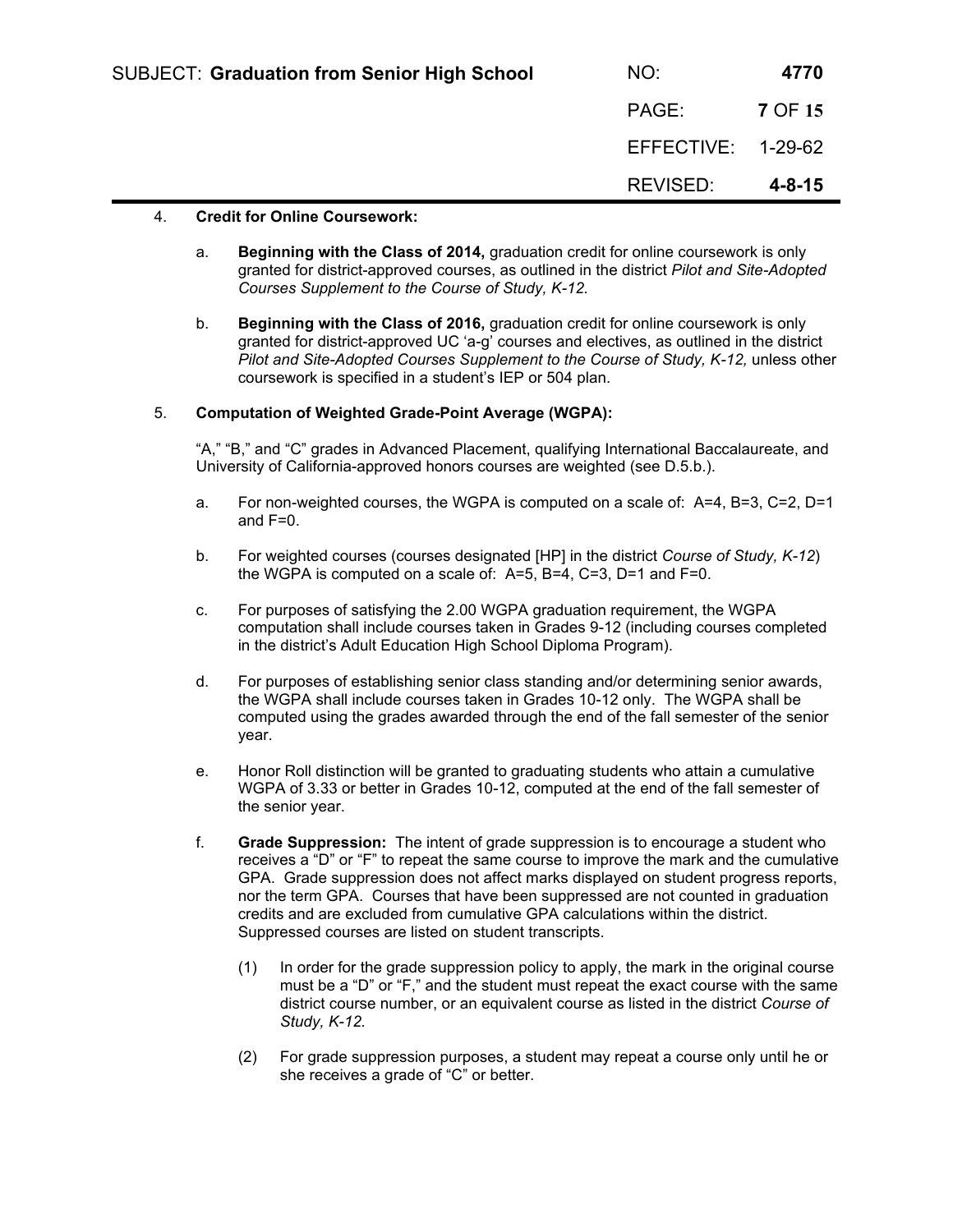- (3) For grade suppression purposes, both the original and the repeat course must be taken at district-managed schools. Suppression does not apply to courses taken at charter schools or schools outside the district.
- (4) The original course and the repeat of the course must be taken in different terms. Suppression will not occur for courses with the same course number taken within the same quarter or semester.
- (5) A suppressed mark is indicated on a student's transcript with "R."
- (6) If grade suppression applies, the course in which the lower mark is earned is suppressed, regardless of the order in which the courses are taken. If the marks are the same, the earlier mark is suppressed.
- (7) If a student repeats a course in which he or she originally received a grade of "A," "B," or "C," no suppression occurs, the first academic mark receives course credit, and both grades for the course are included in district calculations of the student's GPA. The first mark is shown with "M" on the transcript, to indicate that the maximum credit for the course has been earned.

# g. **Grade Replacement for Yearlong Courses:**

- (1) Certain Mathematics and Languages Other Than English courses are classified as being yearlong (as opposed to two semesters). In a yearlong course, the second semester's work is dependent upon the learning accomplished in the first semester. These courses are identified with a dash between the two semesters as opposed to a comma (i.e., Spanish 1-2; Integrated Math I 1-2).
- (2) When a student earns an "F" grade in the first semester of a yearlong course and a passing grade ("D" or better) in the second semester of the course, credit is earned for both semesters and a grade of "D" shall be recorded for the first semester. The grade replacement process is conducted manually at each school site by the registrar or site principal/administrator's designee.
- (3) When a student earns a passing grade for the first semester of a yearlong course and an "F" grade for the second semester of the course, the credit and passing grade are allowed for the first semester only. The second semester "F" grade shall be recorded as earned.

# 6. **Transfer Credit for Entering Students:**

- a. **Transcripts from accredited high schools** are accepted at face value; credits and marks recorded thereon are considered partial fulfillment of subject requirements for high school graduation. Entry of marks and credits should be limited to approved courses comparable in content with the district *Course of Study, K-12*. If a comparable district course is not available, the generic subject area course number (e.g., 4000 for Mathematics) should be used. Marks on transcripts will be accepted as recorded. Entry of "pass/fail" marks where applicable should be as follows:
	- (1) Enter "pass" as "P" (credit); "fail" as "NC" (no credit); these marks are not included when computing grade point averages.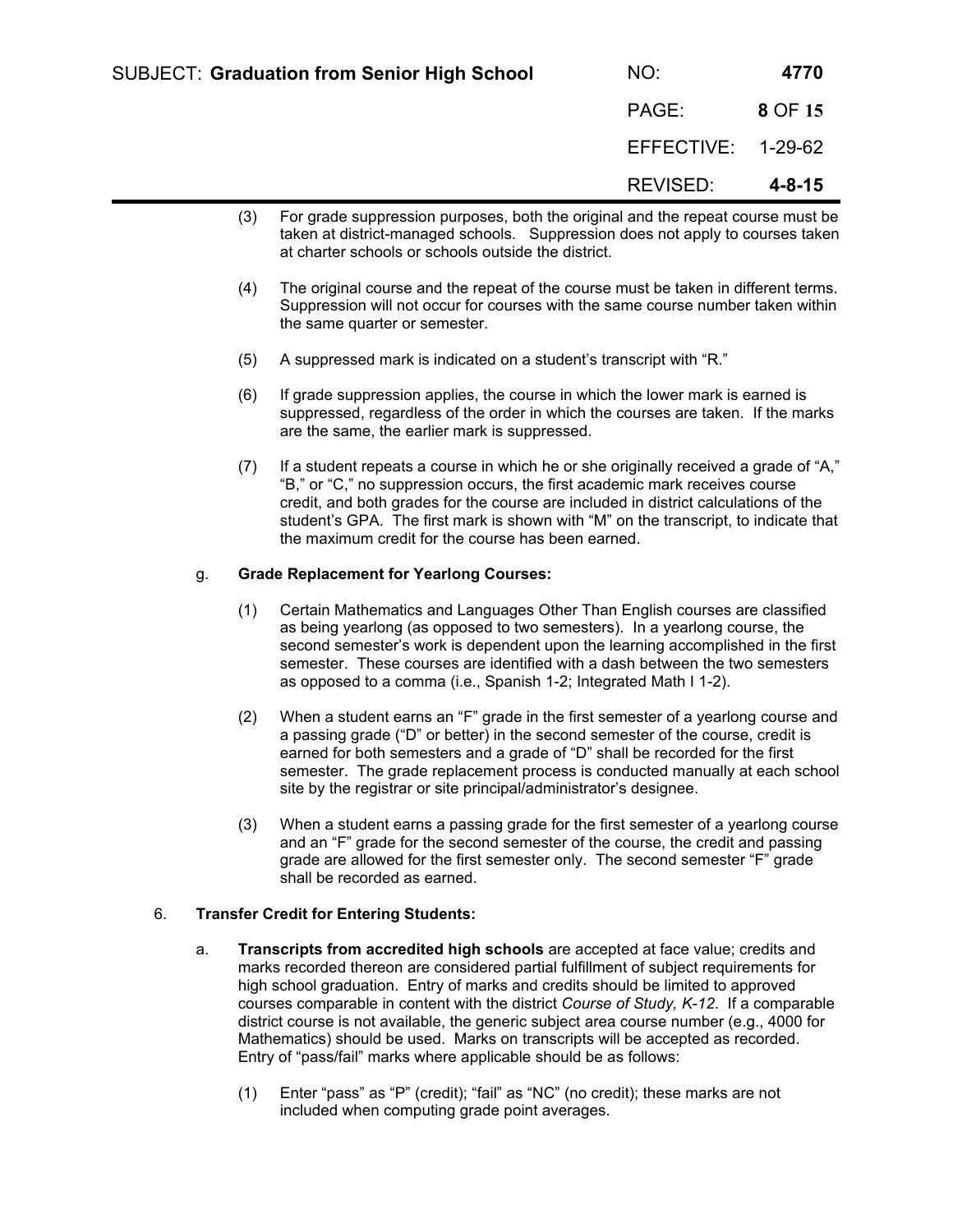| <b>SUBJECT: Graduation from Senior High School</b> | NO:                | 4770    |
|----------------------------------------------------|--------------------|---------|
|                                                    | PAGE:              | 9 OF 15 |
|                                                    | EFFECTIVE: 1-29-62 |         |
|                                                    | REVISED:           | 4-8-15  |

- (2) Credit for graduation is allowed for a mark of "P."
- b. **Transcripts from non-accredited high schools.** The site principal:
	- (1) Shall evaluate all such transcripts and course descriptions to determine the amount of credit to be given. Credits and marks approved for transfer credit by the principal are considered partial fulfillment of the subject requirements for high school graduation. Entry of marks and credits should be limited to approved courses comparable in content with the district *Course of Study, K-12*. If a comparable district course is not available, the generic subject area course number (e.g., 4000 for Mathematics) should be used. Marks on transcripts will be accepted as recorded. Entry of "pass/fail" marks where applicable should be as follows:
		- (a) Enter "pass" as "P" (credit); "fail" as "NC" (no credit); these marks are not included when computing grade point averages.
		- (b) Credit for graduation is allowed for a mark of "P."
- c. If a student in foster care enrolls in the district, the district shall accept for credit full or partial coursework satisfactorily completed by the student while attending a public school, juvenile court school, or non-pubic, nonsectarian school or agency. (Education Code §48645.5)

# 7. **Credit for High School Coursework Taken Outside of the District** *(including all charter schools, regardless of authorizing agency)* **by Students Currently Enrolled in the District:**

- a. To support students' progress toward earning a high school diploma, graduation credit may be granted for coursework taken by students at Western Association of Schools and Colleges (WASC) accredited private institutions or non-district high schools outside the regular school day or school year (i.e., summer school) under the following conditions:
	- (1) Courses meeting **core subject requirements** (English, Mathematics, History, Social Studies, Science, World Language, Physical Education) may only be taken outside the district if a student has already taken the course equivalent in content in a district school and earned a letter grade. (Note: for students with disabilities, an IEP or 504 team may recommend that a student participate in courses outside of the district to meet graduation requirements.)
		- (a) Grades earned in non-district coursework may not be used for grade suppression purposes.
		- (b) **Beginning with the Class of 2016,** courses taken at an accredited California high school outside of the district will receive core graduation credit only if those courses are listed on the issuing school's official UC 'a-g' course list for the year in which the grade was earned.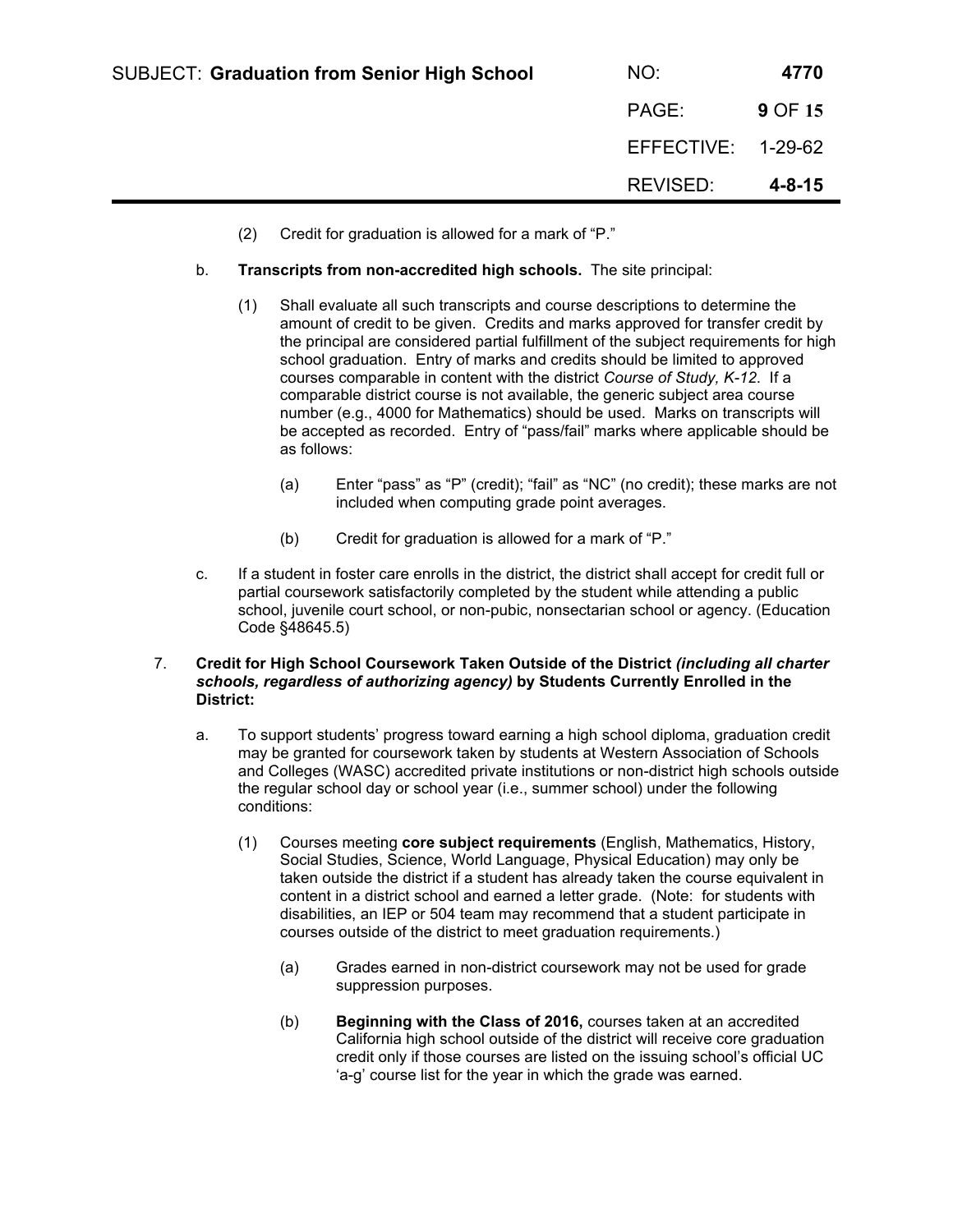| <b>SUBJECT: Graduation from Senior High School</b> | NO:   | 4770     |
|----------------------------------------------------|-------|----------|
|                                                    | PAGE: | 10 OF 15 |

| NO.        | 4770         |
|------------|--------------|
| PAGE:      | 10 OF 15     |
| EFFECTIVE: | 1-29-62      |
| REVISED:   | $4 - 8 - 15$ |

- (c) Grades earned in non-district high school coursework will be included on the student's transcript and grades from both the district and non-district coursework will be used when calculating the student's WGPA. Only letter grades (i.e., "A," "B," "C," "D," and "F") may be used to record core coursework taken outside the district by students currently enrolled in the district. No "P" grades should be entered.
- (d) When posting non-district coursework and grades for core coursework that the student has already taken, the district course title and number listed in the district *Course of Study, K-12* that most closely matches the non-district course will be used. It must be noted that the course was taken outside the district.
- (2) **First time elective credit** may be granted for coursework that does not meet core subject requirements taken by students at Western Association of Schools and Colleges (WASC) accredited private institutions, non-district high schools, or industry online virtual high schools outside the regular school day or school year (e.g., summer school). This elective credit does not earn a letter grade and will not be used when calculating a student's WGPA. Grades earned in non-district coursework may not be used for grade suppression purposes.
	- (a) Enter "P" (pass/credit) for passing grades; do not enter failing grades. Credit toward graduation is allowed for a grade of "P."
	- (b) When posting non-district coursework and grades for elective coursework, the district course title and number comparable in content listed in the district *Course of Study, K-12* that most closely matches the non-district course should be used. If a comparable district course is not available, the generic subject area course number (e.g., 4000 for Mathematics) should be used. In both cases, it must be noted that the course was taken outside the district.
	- (c) Coursework that meets graduation requirements taken for the first time at a non-district or charter summer school program may only receive elective credit toward graduation with a grade of "P." For the world language graduation requirement, a non-district or charter school course when taken in summer school may be used to progress to the next level in a district school when evidence of successful completion is presented to the school counselor. In meeting the mathematics graduation requirement, students may take a non-district or charter school mathematics course in summer school to advance to the next level in a district high school when evidence of successful completion is presented to the school counselor. Six credits of mathematics, beginning with Algebra 1-2 or Integrated Math I A-B must be taken at a district secondary school (beginning in Grade 7). *Note: Advancing to a higher level by taking non-district or charter school courses may result in a gap in learning or diminished preparation.*
- (3) Graduation credit may be granted for coursework taken at **district-approved Independent World Language Schools** (IWLS) outside of the regular school day (e.g., Saturday classes) or school year (e.g., summer school) **by students**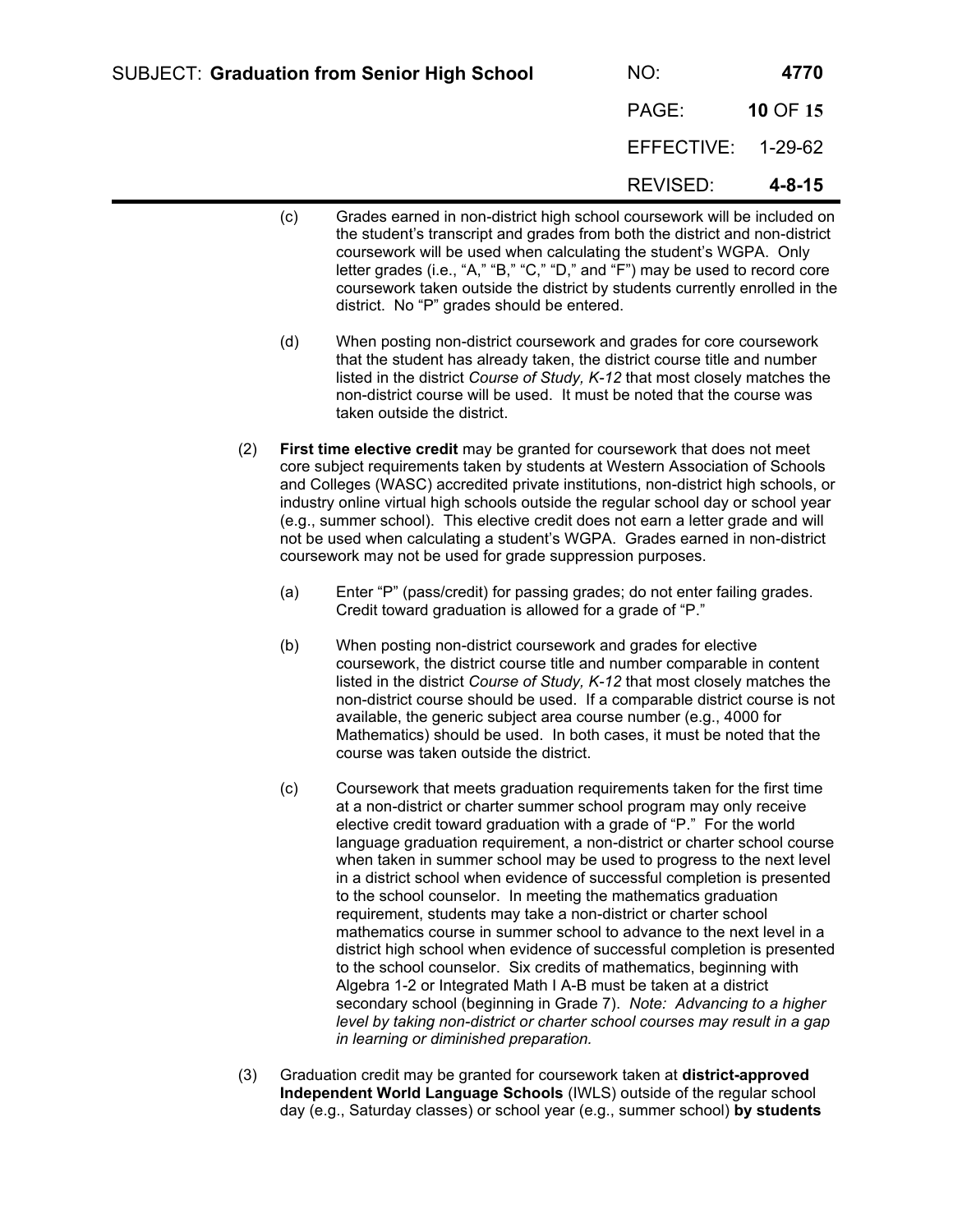| <b>SUBJECT: Graduation from Senior High School</b>                            | NO:                | 4770         |
|-------------------------------------------------------------------------------|--------------------|--------------|
|                                                                               | PAGE:              | 11 OF 15     |
|                                                                               | EFFECTIVE: 1-29-62 |              |
|                                                                               | REVISED:           | $4 - 8 - 15$ |
| enrolled in district high schools in Grades 9-12. A list of district-approved |                    |              |

**enrolled in district high schools in Grades 9-12.** A list of district-approved IWLS is contained in the *Pilot and Site-Adopted Courses Supplement to the District Course of Study, K-12*.

- (a) High school grades and credit earned for coursework taken in districtapproved IWLS schools are accepted at face value and should be recorded in the same manner as grades earned in district coursework, using the appropriate IWLS course title and number listed in the district *Course of Study, K-12.* It must be noted that the course was taken outside the district.
- (b) Grades earned in coursework taken at district-approved IWLS schools may not be used for grade suppression purposes.
- b. For exceptions to 7.a, see Administrative Procedure 4405, Concurrent Enrollment of Minor High School Students in Community College Adult Education Classes.
- 8. **High School Credit for College Coursework** is described in Administrative Procedure 4322.

#### 9. **Alternative Means of Satisfying the Prescribed Course of Study:**

To meet individual student needs and encourage students to complete their high school education, alternative means to complete the prescribed course of study will be made available to students in accordance with law. Such alternative means may include:

- a. Practical demonstration of skills and competencies
- b. Supervised work experience education
- c. Completion of certain Career Technical Education courses, including Regional Occupational Program (ROP) courses
- d. Independent study
- e. Credit earned at private Independent World Language Schools (IWLS)
- f. District certification of grade-level proficiency in a Language Other Than English
- g. IEP or 504 team recommendations
- h. Students in foster care, as defined in Education Code §51225.2, may qualify for a fifth year of attendance in high school in order to complete graduation requirements. Additionally, students in foster care who transfer into the district after their second year of high school, as determined by either the number of credits earned or length of time of enrollment may be exempted from coursework and other district graduation requirements that are in addition to the statewide coursework requirements. (Administrative Procedure 6131)
- i. Other such means as may be approved by the Board of Education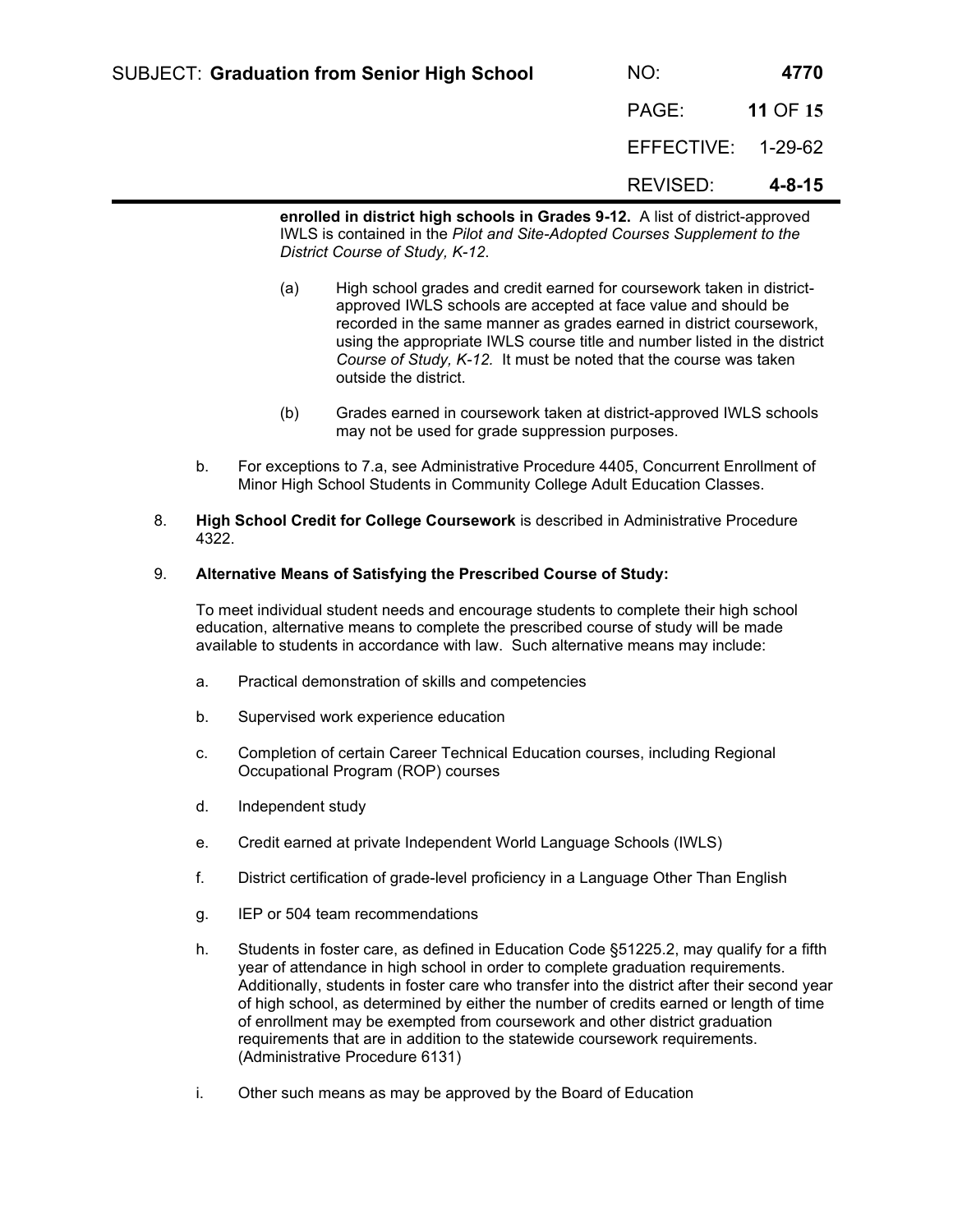| <b>SUBJECT: Graduation from Senior High School</b> | NO:                | 4770         |
|----------------------------------------------------|--------------------|--------------|
|                                                    | PAGE:              | 12 OF 15     |
|                                                    | EFFECTIVE: 1-29-62 |              |
|                                                    | REVISED:           | $4 - 8 - 15$ |

# 10. **Waivers and Certification of Graduates:**

State-mandated coursework as outlined in Education Code §51225.3(a)(1) and the CAHSEE graduation requirement as outlined in Education Code §60851(a) may not be waived. Waivers to other requirements adopted by the governing board of the school district may be granted in specific cases with compelling circumstances. With the Area Superintendent's approval, the principal has the authority to grant waivers and will make the determination in each case. All such waivers must be documented on the *Principal's Waiver of Graduation Requirements* form (Attachment 1), the information filed in the student's permanent records folder at the school site, and the form retained at the school. The *Principal's Certification of Graduates* form (Attachment 2) must be completed and submitted within two weeks after each graduation event (mid-year, June, or end of summer school) with the High School Resources Office. See Administrative Procedure 4850 for detailed information on CAHSEE waivers for students with disabilities, as approved by the State Board of Education.

## 11. **Commencement Exercises:**

a. **Responsibility.** As a representative of the Board of Education, the principal shall designate those individuals who may participate in a commencement exercise, approve the content of the program, and make all related decisions. Student participation is not required, but every eligible graduate who wishes to participate must adhere to the principal and school commencement exercise rules if participation is to be approved. Any student who agrees to be a participant and then fails to follow the principal's direction is subject to disciplinary action. If a member of a graduating class is subject to disciplinary action, a diploma shall not be awarded at the commencement exercise and specific approval of the Board of Education may be required before a transcript of that student's academic record is released.

## b. **Citizenship/Conduct Requirements:**

- (1) To satisfy the requirements for graduation specified in Section D (i.e., credits, WGPA, CAHSEE) or the requirements for a Certificate of Completion specified in Section C.2.b., students must meet a **minimum standard of 2.0 average in citizenship** (see Administrative Procedure 4710) based on semester grades and the grading period prior to graduation during their senior year in order to participate in commencement exercises. [For possible exceptions, see section D.11.b.(3)].
- (2) Seniors **will be** denied participation in commencement exercises (and other senior activities) for zero tolerance infractions or activities resulting in a five-day suspension, and **may be** denied participation for suspensions of less than five days during their senior year.

**Note:** Students with disabilities receiving special education services who have received five-day suspensions may be exempt from this requirement if the student's Individualized Education Program or 504 team has conducted a Manifestation Determination meeting that resulted in the behavior being directly related to the student's disability, or the behavior resulting from a failure of the Local Educational Agency to implement the student's Individualized Education Program or 504 plan.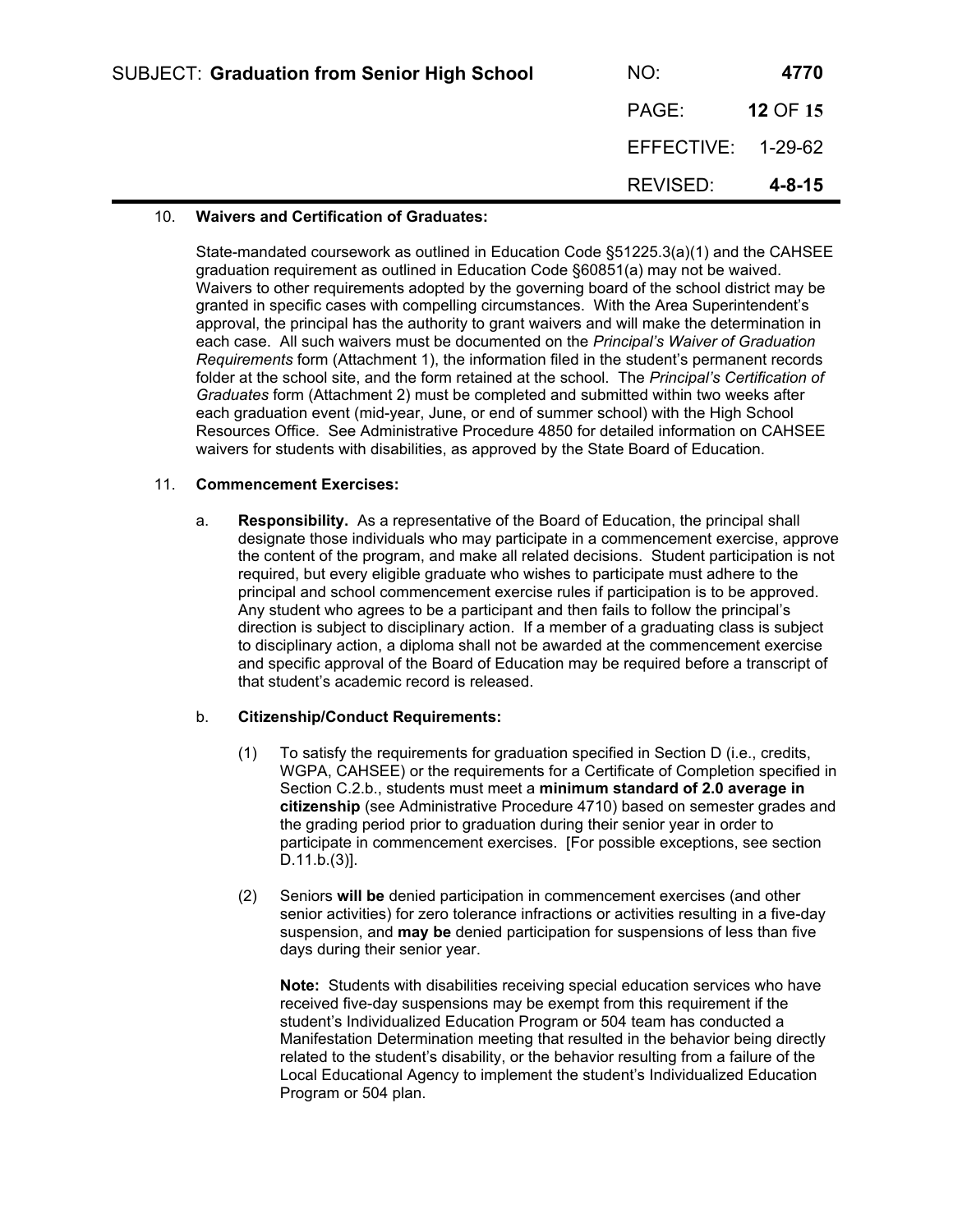| <b>SUBJECT: Graduation from Senior High School</b> | NO:                | 4770         |
|----------------------------------------------------|--------------------|--------------|
|                                                    | PAGE:              | 13 OF 15     |
|                                                    | EFFECTIVE: 1-29-62 |              |
|                                                    | REVISED:           | $4 - 8 - 15$ |

- (3) **School Site Appeal Committee:** Each site must establish an Appeal Committee comprised of, at a minimum, an administrator, a teacher, and a school counselor. Students with a citizenship average below 2.0 or a suspension of **fewer** than five days during their senior year may petition to the school site appeal committee to determine his/her level of participation in commencement exercises. Decisions of the school site Appeal Committee are final.
- c. **Students receiving special education or 504 services who complete graduation requirements** while enrolled in special and/or alternative programs (e.g., Home and Hospital Instruction) may participate in commencement exercises at either their high school of residence (even if they have never attended that high school) or the high school they last attended.
- d. **Time and place.** Commencement exercises shall be held on the school campus on the final day of instruction. Exceptions must be approved by the appropriate Area Superintendent. All selected venues will be accessible. Stages, if needed, will have ramp access from both directions.
- e. **Programs.** Graduation exercise programs must be labeled "Commencement Program" and should list names of students under "Class Roll." A class roll will not differentiate between students receiving diplomas and those receiving Certificates of Completion.
- f. **Ordering of diplomas and Certificates of Completion.** (See Administrative Procedure 5609)
- g. **Caps and gowns.** The principal of each high school may establish site protocols regarding wearing of caps and gowns at commencement exercises. The district shall provide a cap and gown at no cost for each student who wishes to participate in commencement exercises.
- h. **Invocations.** It is inappropriate for students, clergy, or any other person to deliver an invocation as part of the commencement ceremony.
- i. **Baccalaureate Services are prohibited.** Such religious services held on school grounds or sponsored by school authorities have been deemed to violate the federal and state constitutional provisions guaranteeing the separation of church and state.

#### 12. **Mid-Year Graduates:**

Students who have completed all district graduation requirements by the end of the fall semester of their senior year shall be termed "Mid-Year Graduates." These students' diplomas will be available for pickup beginning the last day of the spring semester. These students may participate in June commencement exercises.

#### 13. **Summer Graduates:**

- a. Students may not participate in June commencement exercises at their individual high schools if they have:
	- (1) earned fewer than 44 credits in required coursework,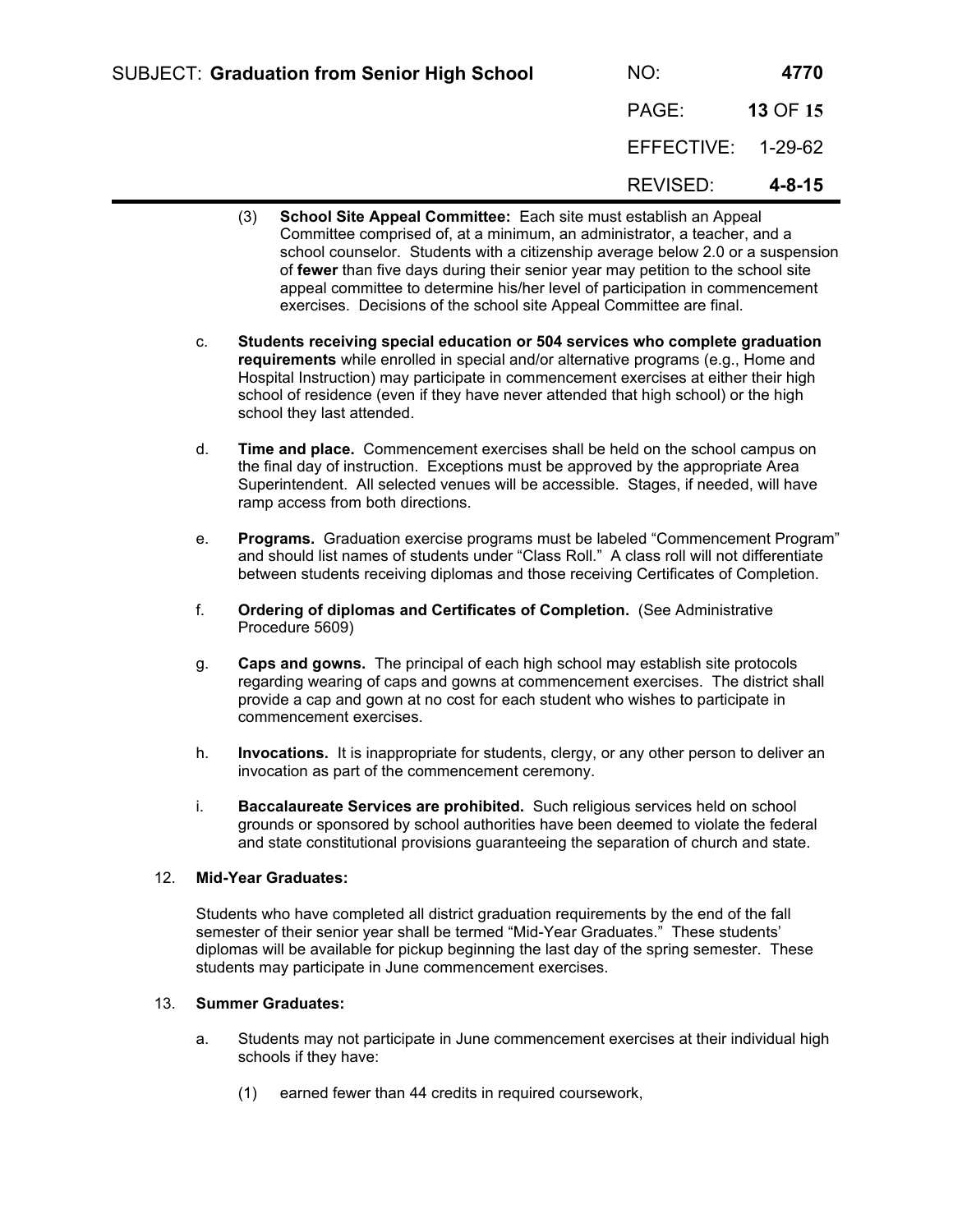| <b>SUBJECT: Graduation from Senior High School</b> | NO:                | 4770         |
|----------------------------------------------------|--------------------|--------------|
|                                                    | PAGE:              | 14 OF 15     |
|                                                    | EFFECTIVE: 1-29-62 |              |
|                                                    | REVISED:           | $4 - 8 - 15$ |

- (2) attained less than a 2.0 WGPA in Grades 9-12, and/or
- (3) not passed both parts of the CAHSEE
- b. Students have until the end of summer school following their senior year to complete graduation requirements and receive diplomas with their graduating class (i.e., "Class of"). A districtwide commencement ceremony may be offered in August for students who wish to participate.
- c. Students who complete district graduation requirements by the end of summer school following their senior year, and receive confirmation by October 1 that they have passed both parts of the CAHSEE as of the July administration, may also receive diplomas with their graduating class (i.e., "Class of").
- d. Students who complete district graduation requirements after the end of summer school following their senior year will receive their diplomas with the following year's graduating class.

# **E. FORMS AND AUXILIARY REFERENCES**

- 1. Annual *Course of Study, K-12*, available online at www.sandi.net/page/1624
- 2. *District Pilot and Site-Adopted Courses: A Supplement to the Course of Study*, available online at http://www.sandi.net/page/1607
- 3. Identification and Monitoring of At-Risk Students (See Administrative Procedure 4766)
- 4. UC 'a-g' Guide, available at http://www.ucop.edu/agguide/ and UC Admissions website, http://admission.universityofcalifornia.edu/freshman/requirements/a-grequirements/index.html
- 5. List of district-approved Independent World Language Schools (IWLS), available online in *A Supplement to the Course of Study* at http://www.sandi.net/cms/lib/CA01001235/Centricity/Domain/121/cos/supp/pdf/World\_Lang.p df

# **F. REPORTS AND RECORDS**

- 1. Annual Administrative Circular: Procurement of Facilities, Equipment, and Services for High School Graduation and Middle-Level Promotion Exercises
- 2. *Principal's Waiver of Graduation Requirements* (Attachment 1)
- 3. *Principal's Certification of Graduates* (Attachment 2)